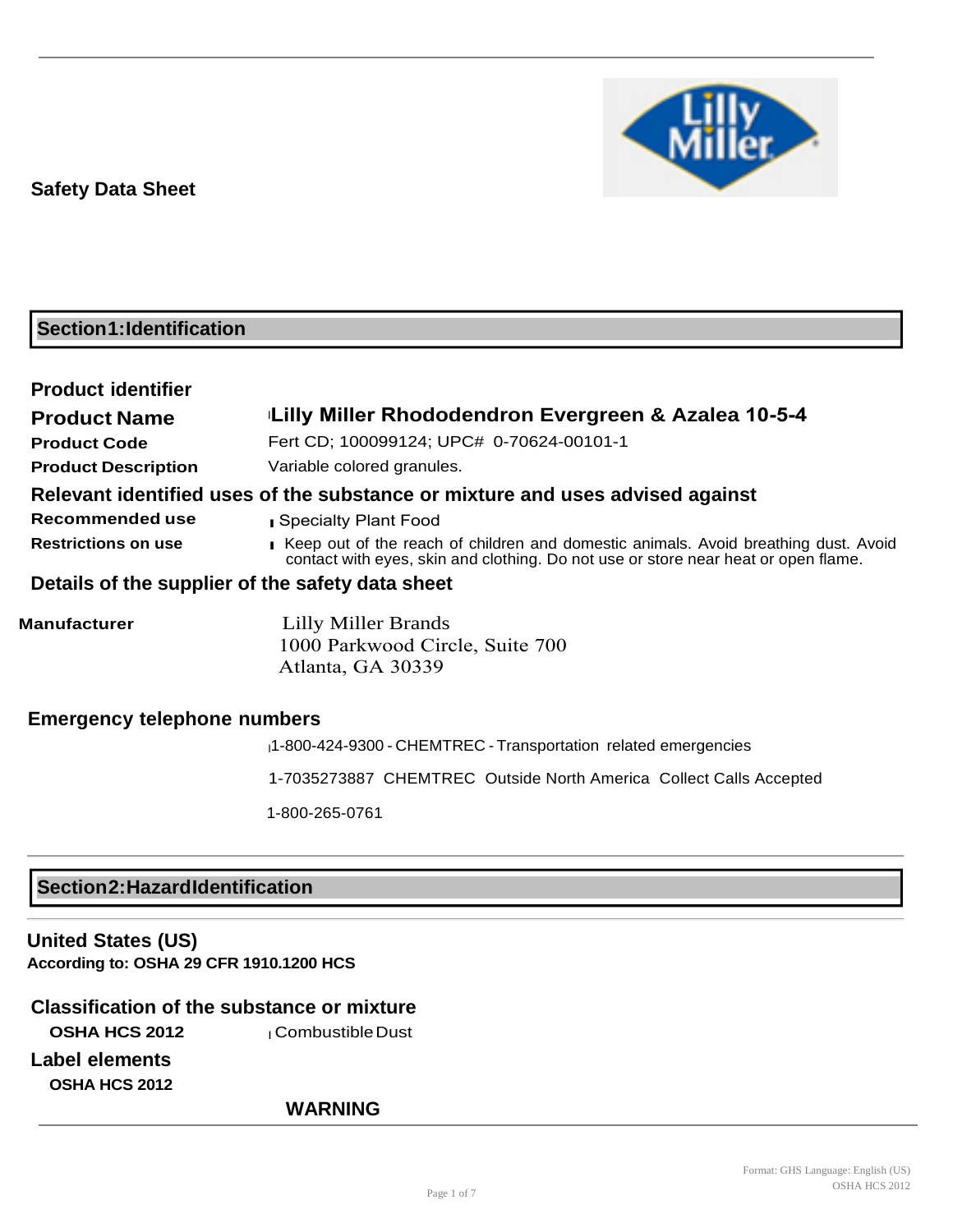#### Hazard statements | May form combustible dust concentrations in air.

### **Other hazards**

**OSHA HCS 2012 lunder United States Regulations (29 CFR 1910.1200 - Hazard Communication** Standard), this product is considered hazardous.

### **Section3-Composition/InformationonIngredients**

### **Substances**

l Material does not meet the criteria of a substance.

#### **Mixtures**

| <b>Composition</b>    |                    |            |
|-----------------------|--------------------|------------|
| <b>Chemical Name</b>  | <b>Identifiers</b> | $\%$       |
| Organic Poultry Waste | <b>NDA</b>         | 5% TO 65%  |
| Other ingredients     | <b>NDA</b>         | 35% TO 95% |

# **Section4:First-AidMeasures Description of first aid measures Inhalation <b>Inhalation** IF INHALED: If breathing is difficult, remove person to fresh air and keep at rest in a position comfortable for breathing. Call a physician if symptoms persist. **Skin lif ON SKIN: Wash with plenty of soap and water. If skin irritation occurs: Get medical** advice/attention. **Eye Example 20 IF IN EYES:** Rinse cautiously with water for several minutes. Remove contact lenses, if present and easy to do. Continue rinsing. If eye irritation persists: Get medical advice/attention. **Ingestion lif SWALLOWED: call a poison center or doctor if you feel unwell. Rinse mouth. Most important symptoms and effects, both acute and delayed** I Refer to Section 11 - Toxicological Information. **Indication of any immediate medical attention and special treatment needed Notes to Physician letter in Treat symptomatically and supportively.**

### **Section5:Fire-FightingMeasures**

### **Extinguishing media**

**Suitable Extinguishing Media** l Use water, foam, carbon dioxide, or dry chemical.

| Unsuitable Extinguishing<br>Media | I Avoid heavy hose streams.                                                                                                                                                                                                                                                        |
|-----------------------------------|------------------------------------------------------------------------------------------------------------------------------------------------------------------------------------------------------------------------------------------------------------------------------------|
| <b>Firefighting Procedures</b>    | Combustible dust - use low-pressure medium fog streams to avoid dust clouds.<br>Eliminate ignition sources. Move containers from fire area if you can do it without risk.<br>Stay upwind.<br>LARGE FIRES: Dike fire control water for later disposal; do not scatter the material. |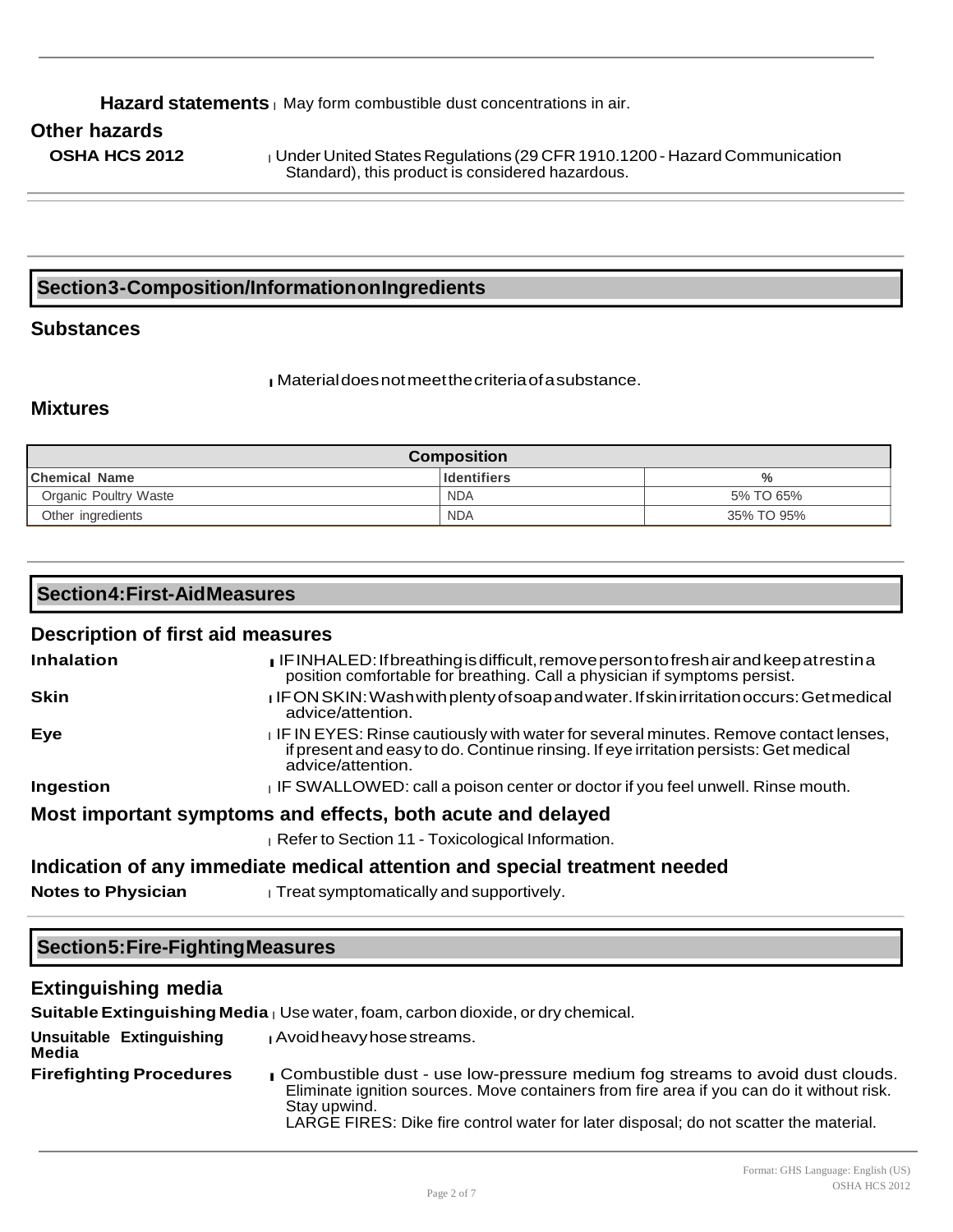### **Special hazards arising from the substance or mixture**

**Unusual Fire and Explosion Hazards Hazardous Combustion Products Advice for firefighters** <sup>l</sup>Avoid generating dust; fine dust dispersed in air in sufficient concentrations, and in the presence of an ignition source is a potential dust explosion hazard.  $\frac{1}{1}$  Toxic gases emitted if heated which may include oxides of carbon and nitrogen.

<sup>l</sup>Wear positive pressure self-contained breathing apparatus (SCBA).

#### **Section6-AccidentalReleaseMeasures**

#### **Personal precautions, protective equipment and emergency procedures**

**Personal Precautions i** Avoid contact with skin, eyes, and clothing. Wash thoroughly with soap and water after handling and before eating, drinking, or using tobacco. Avoid dust formation and breathing dust.

**Emergency Procedures** l Contain spill and monitor for excessive dust accumulation. Turn off electric power to area. ELIMINATE all ignition sources (no smoking, flares, sparks or flames in immediate area).

#### **Environmental precautions**

l Avoid run off to waterways and sewers.

#### **Methods and material for containment and cleaning up**

| Containment/Clean-up<br><b>Measures</b> | J Avoid generating dust.<br>Use appropriate Personal Protective Equipment (PPE)<br>Dust Deposits should not be allowed to accumulate on surfaces, as these may form<br>an explosive mixture if they are released into the atmosphere in sufficient<br>concentration. |
|-----------------------------------------|----------------------------------------------------------------------------------------------------------------------------------------------------------------------------------------------------------------------------------------------------------------------|
|                                         | Sweep or scoop up spills, dispose of any unusable material in approved landfill. Non-<br>sparking tools should be used.                                                                                                                                              |

### **Section7-HandlingandStorage**

#### **Precautions for safe handling**

| <b>Handling</b> | <b>Avoid breathing dust. Avoid contact with skin, eyes, and clothing. Wash thoroughly</b> |
|-----------------|-------------------------------------------------------------------------------------------|
|                 | with soap and water after handling and before eating, drinking, or using tobacco.         |

#### **Conditions for safe storage, including any incompatibilities**

**Storage late in a cool/low-temperature, well-ventilated dry place away from heat and ignition** sources. Keep out of reach of children. Keep container tightly closed. Store covered away from exposure to rain and snow. Avoid humid, wet or moist conditions. Keep away from incompatible materials such as reducing agents. Do not blend or store in contact with ammonium nitrate. **Incompatible Materials or Ignition Sources** I May be corrosive to mild steel. Slightly corrosive to aluminum, zinc, or copper. Noncorrosive to glass, 304 or 316 stainless steel. May be reactive with halogens and

slightly reactive with oxidizing agents, reducing agents, acids, alkalis, moisture.

### **Section8-ExposureControls/PersonalProtection**

#### **Control parameters**

### **Exposure Limits/Guidelines I** No data available.

| Limits/Guidelines<br><b>Exposure</b>            |            |                                                    |                                                    |
|-------------------------------------------------|------------|----------------------------------------------------|----------------------------------------------------|
|                                                 | l Result l | <b>ACGIH</b>                                       | <b>OSHA</b>                                        |
| LM Rhododendron<br>Evergreen &<br>Azalea 10-5-4 |            | 10 mg/m3 TWA (inhalable particles, recommended); 3 | 15 mg/m3 TWA (total dust); 5 mg/m3 TWA (respirable |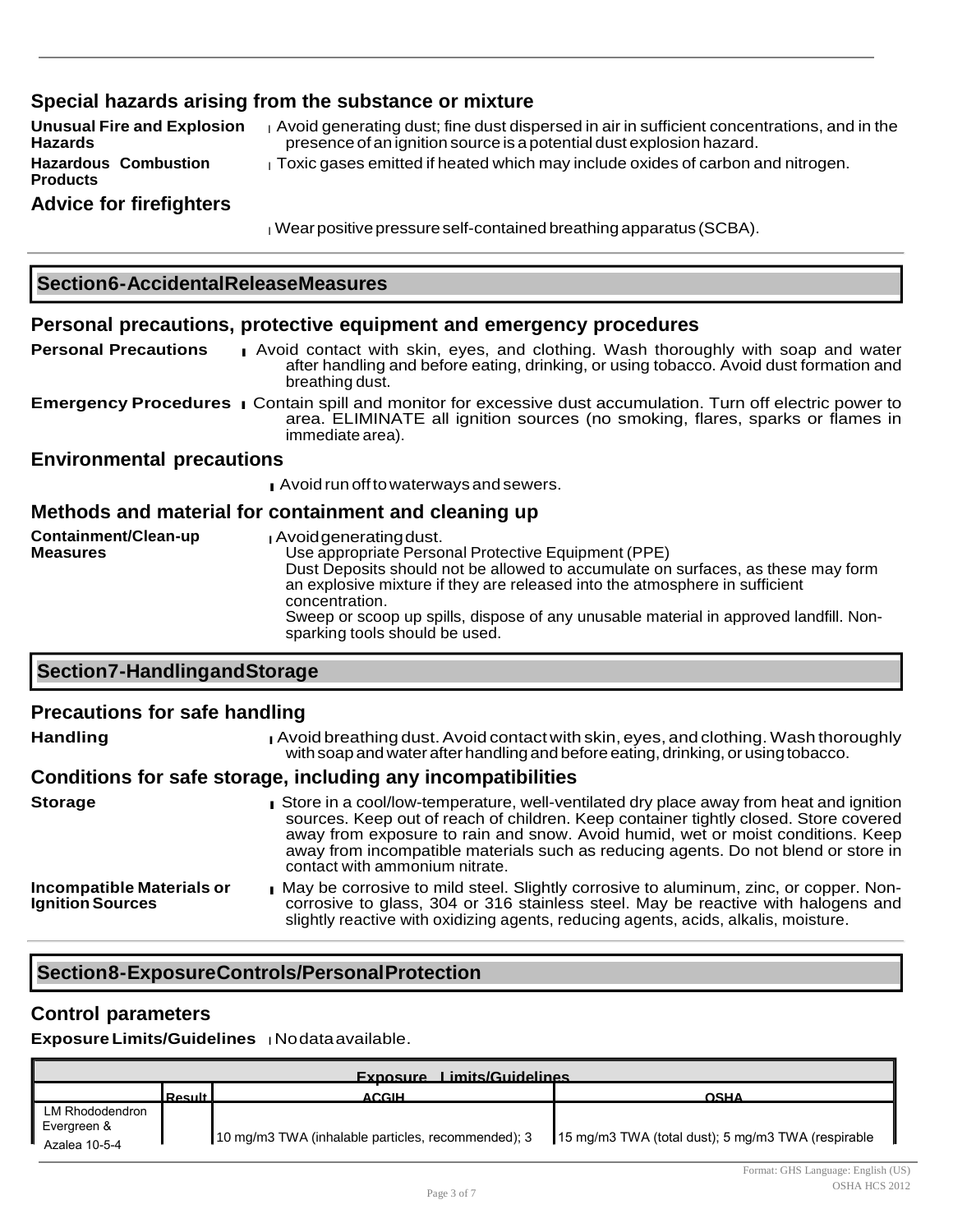| Particulates not<br>otherwise classified<br>(PNOC) | <b>TWAs</b> | mg/m3 TWA (respirable particles, recommended)<br>as Particulates not otherwise classified (PNOC)                                                                                     | fraction)<br>as Particulates not otherwise classified (PNOC)                                                                                                                                                                                                    |  |
|----------------------------------------------------|-------------|--------------------------------------------------------------------------------------------------------------------------------------------------------------------------------------|-----------------------------------------------------------------------------------------------------------------------------------------------------------------------------------------------------------------------------------------------------------------|--|
| <b>Exposure controls</b>                           |             |                                                                                                                                                                                      |                                                                                                                                                                                                                                                                 |  |
| <b>Engineering</b><br><b>Measures/Controls</b>     |             |                                                                                                                                                                                      | It is recommended that dust control equipment such as local exhaust ventilation and<br>material transport systems involved in handling of this product contain explosion relief<br>vents or an explosion suppression system or an oxygen-deficient environment. |  |
| <b>Personal Protective Equipment</b>               |             |                                                                                                                                                                                      |                                                                                                                                                                                                                                                                 |  |
| <b>Pictograms</b>                                  |             | • ⊠                                                                                                                                                                                  |                                                                                                                                                                                                                                                                 |  |
| <b>Respiratory</b>                                 |             | If airborne dust is present or in case of inadequate ventilation, use appropriate<br>respiratory protection. Use of half/full face air purifying or N95 dust mask is<br>recommended. |                                                                                                                                                                                                                                                                 |  |
| Eye/Face                                           |             | I Wearsafety glasses.                                                                                                                                                                |                                                                                                                                                                                                                                                                 |  |
| <b>Hands</b>                                       |             | <b>Nearappropriate gloves.</b>                                                                                                                                                       |                                                                                                                                                                                                                                                                 |  |
| <b>Skin/Body</b>                                   |             |                                                                                                                                                                                      | Wear protective gloves/protective clothing/eye protection/face protection. Use full body<br>suit such as Tyvek or Tychem suit is recommended.                                                                                                                   |  |
| <b>Environmental Exposure</b>                      |             | Refer to Section 13 - Disposal Considerations.                                                                                                                                       |                                                                                                                                                                                                                                                                 |  |

# **Section9-PhysicalandChemicalProperties**

### **Information on Physical and Chemical Properties**

| <b>Material Description</b>                           |                   |                        |                                |
|-------------------------------------------------------|-------------------|------------------------|--------------------------------|
| <b>Physical Form</b>                                  | Solid             | Appearance/Description | Variable colored granules.     |
| Color                                                 | Varies            | Odor                   | Varies                         |
| Odor Threshold                                        | No data available |                        |                                |
| <b>General Properties</b>                             |                   |                        |                                |
| <b>Boiling Point</b>                                  | No data available | <b>Melting Point</b>   | No data available              |
| Decomposition Temperature                             | No data available | pH                     | Not relevant                   |
| Specific Gravity/Relative Density                     | No data available | <b>Bulk Density</b>    | 45 to 80 lb(s)/ft <sup>3</sup> |
| <b>Water Solubility</b>                               | No data available | <b>Viscosity</b>       | Not relevant                   |
| Volatility                                            |                   |                        |                                |
| Vapor Pressure                                        | No data available | Vapor Density          | No data available              |
| <b>Evaporation Rate</b>                               | No data available |                        |                                |
| Flammability                                          |                   |                        |                                |
| Flash Point                                           | Not relevant      | UEL                    | No data available              |
| LEL                                                   | No data available | Autoignition           | No data available              |
| Flammability (solid, gas)                             | No data available |                        |                                |
| <b>Environmental</b>                                  |                   |                        |                                |
| Octanol/Water Partition coefficient No data available |                   |                        |                                |

## **Section10:StabilityandReactivity**

# **Reactivity**

**Controls**

l This material is friable and can create small dust particles during any handling, processing, and transfer operations. This material can form explosive dust/air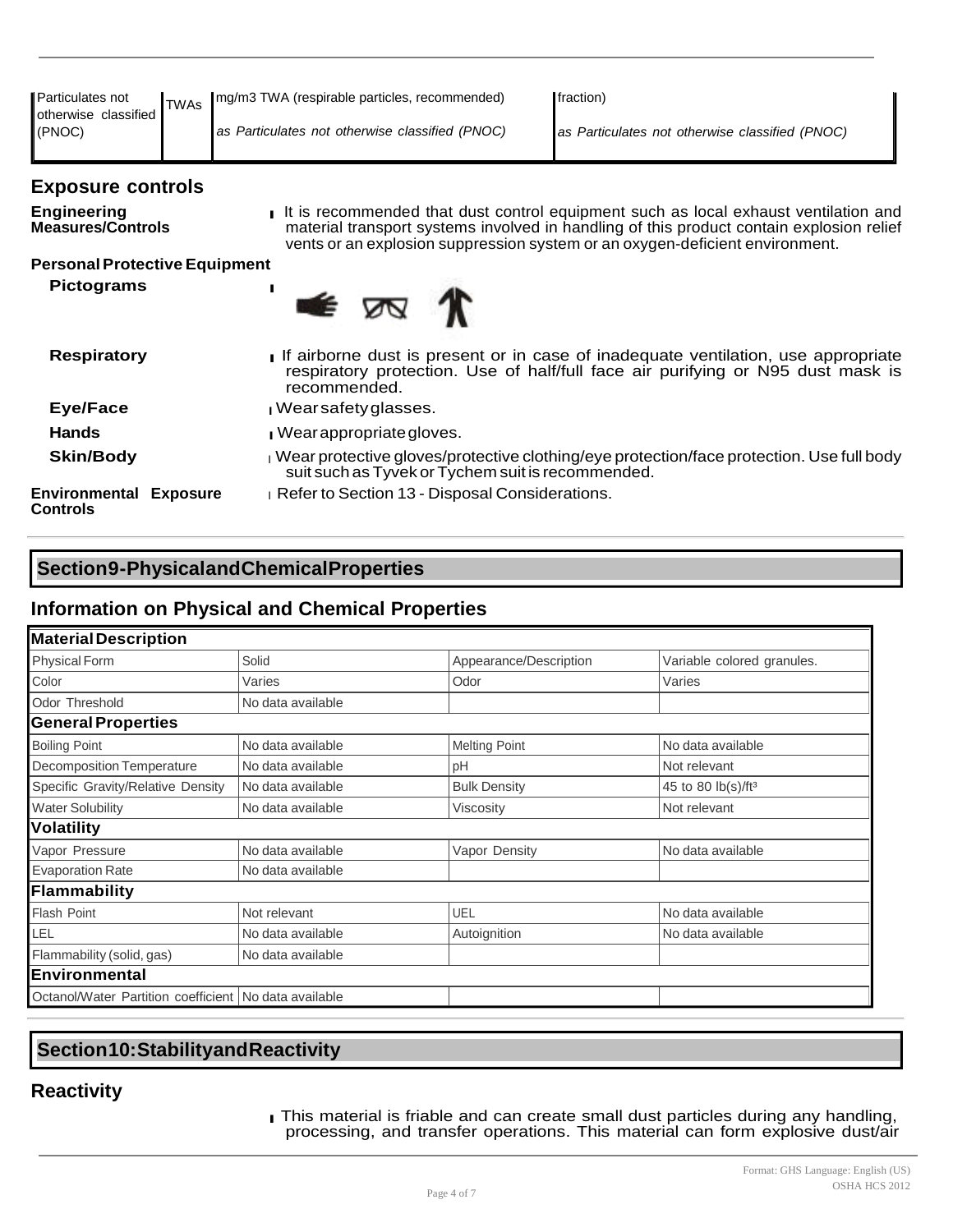|                                           | suspensions that are ignitable under some conditions.                                                                                                                                                                                                                                                            |
|-------------------------------------------|------------------------------------------------------------------------------------------------------------------------------------------------------------------------------------------------------------------------------------------------------------------------------------------------------------------|
| <b>Chemical stability</b>                 |                                                                                                                                                                                                                                                                                                                  |
|                                           | Stable under normal temperatures and pressures.                                                                                                                                                                                                                                                                  |
| <b>Possibility of hazardous reactions</b> |                                                                                                                                                                                                                                                                                                                  |
|                                           | $\mu$ Hazardous polymerization will not occur. May form combustible dust concentrations in<br>the air.                                                                                                                                                                                                           |
| <b>Conditions to avoid</b>                |                                                                                                                                                                                                                                                                                                                  |
|                                           | $_1$ Heat, sparks, open flame. Avoid storage with or near toxic substances. Avoid contact<br>with moisture. Slow hydrolysis may produce acids corrosive to metals.                                                                                                                                               |
| Incompatible materials                    |                                                                                                                                                                                                                                                                                                                  |
|                                           | Material may be incompatible with halogens, oxidizing agents, reducing agents, acids,<br>alkalis, moisture, potassium chlorate, potassium nitrate, sodium nitrate, sodium<br>hypochlorite, metal chlorates, strong bases. May be corrosive to mild steel and<br>slightly corrosive to aluminum, zinc, or copper. |
| Hazardous decomposition products          |                                                                                                                                                                                                                                                                                                                  |
|                                           | Flammable/toxic gases will form at elevated temperatures by thermal decomposition.<br>May release ammonia, oxides of sulfur, oxides of nitrogen, and oxides of carbon.                                                                                                                                           |

# **Section11-ToxicologicalInformation**

# **Information on toxicological effects**

| <b>GHS Properties</b>            | <b>Classification</b>                                                                                                                                                                                          |
|----------------------------------|----------------------------------------------------------------------------------------------------------------------------------------------------------------------------------------------------------------|
| <b>Acute toxicity</b>            | <b>OSHA HCS 2012 •</b> Acute Toxicity - Dermal - Classification criteria not met; Acute<br>Toxicity - Inhalation - Classification criteria not met; Acute Toxicity - Oral -<br>Classification criteria not met |
| <b>Aspiration Hazard</b>         | <b>OSHA HCS 2012 •</b> Classification criteria not met                                                                                                                                                         |
| Carcinogenicity                  | <b>OSHA HCS 2012 • Classification criteria not met</b>                                                                                                                                                         |
| <b>Germ Cell Mutagenicity</b>    | <b>OSHA HCS 2012 • Not classified - data lacking.</b>                                                                                                                                                          |
| <b>Skin corrosion/Irritation</b> | <b>OSHA HCS 2012 • Classification criteria not met</b>                                                                                                                                                         |
| <b>Skin sensitization</b>        | <b>OSHA HCS 2012 • Classification criteria not met</b>                                                                                                                                                         |
| <b>STOT-RE</b>                   | <b>OSHA HCS 2012 • Classification criteria not met</b>                                                                                                                                                         |
| <b>STOT-SE</b>                   | <b>OSHA HCS 2012 • Classification criteria not met</b>                                                                                                                                                         |
| <b>Toxicity for Reproduction</b> | <b>OSHA HCS 2012 • Classification criteria not met</b>                                                                                                                                                         |
| <b>Respiratory sensitization</b> | <b>OSHA HCS 2012 • Classification criteria not met</b>                                                                                                                                                         |
| Serious eye damage/Irritation    | <b>OSHA HCS 2012 • Classification criteria not met</b>                                                                                                                                                         |

| <b>Potential Health Effects</b> |                                                                            |
|---------------------------------|----------------------------------------------------------------------------|
| <b>Inhalation</b>               |                                                                            |
| <b>Acute (Immediate)</b>        | Exposure to dust may cause mild respiratory irritation.                    |
| <b>Chronic (Delayed)</b>        | Repeated or prolonged inhalation of dust may cause respiratory irritation. |
| <b>Skin</b>                     |                                                                            |
| <b>Acute (Immediate)</b>        | Exposure to dust may cause mechanical irritation.                          |
| <b>Chronic (Delayed)</b>        | No data available.                                                         |
| Eye                             |                                                                            |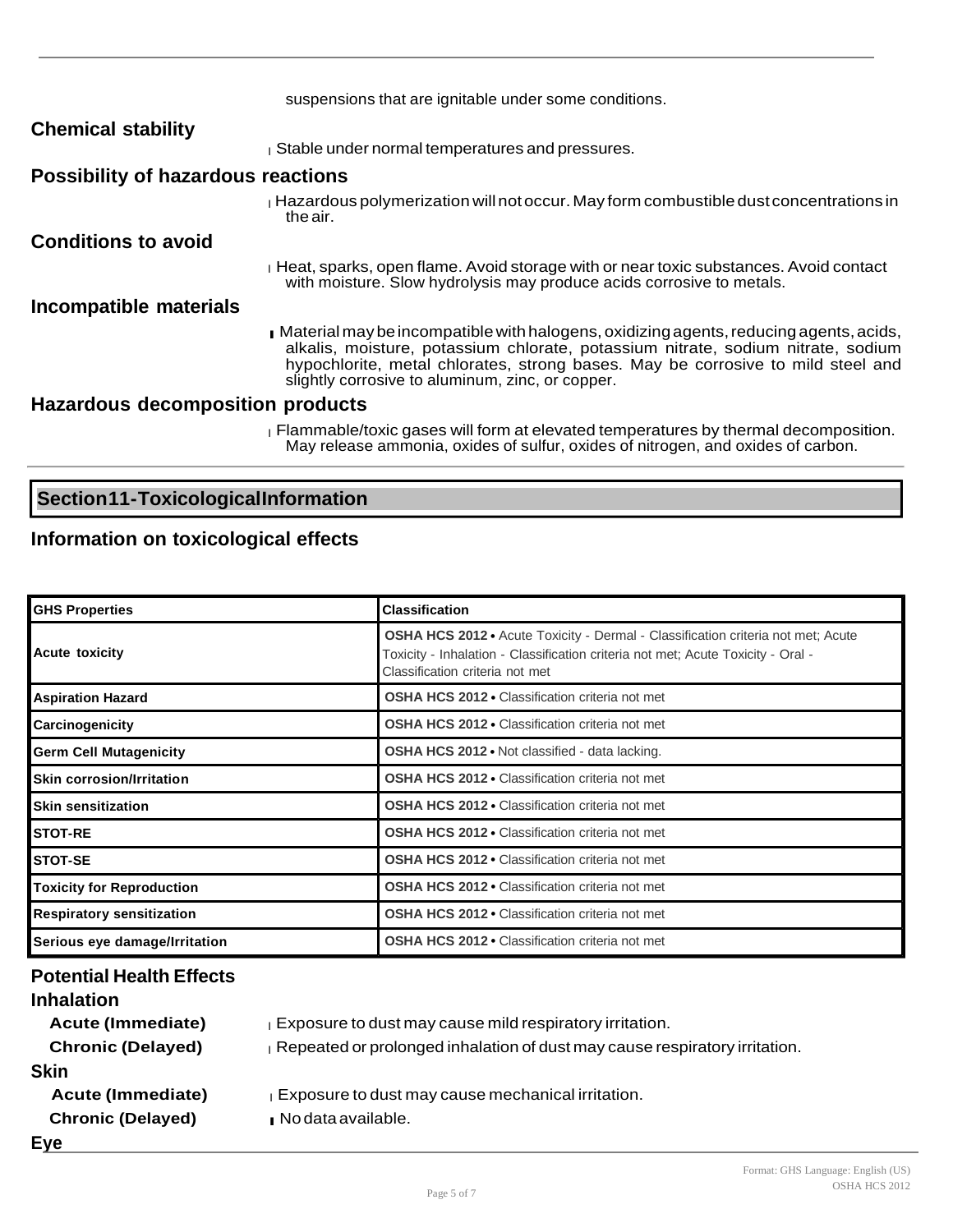| <b>Acute (Immediate)</b><br><b>Chronic (Delayed)</b> | Maycause eye irritation.<br>No data available.                  |
|------------------------------------------------------|-----------------------------------------------------------------|
| Ingestion                                            |                                                                 |
| <b>Acute (Immediate)</b>                             | Under normal conditions of use, no health effects are expected. |
| <b>Chronic (Delayed)</b>                             | $\blacksquare$ No data available.                               |
| Other                                                |                                                                 |
| <b>Chronic (Delayed)</b>                             | $\blacksquare$ No data available.                               |
|                                                      |                                                                 |

### **Section12-EcologicalInformation**

### **Toxicity**

|                                    | $\blacksquare$ No data available  |
|------------------------------------|-----------------------------------|
| Persistence and degradability      |                                   |
|                                    | $\blacksquare$ No data available. |
| <b>Bioaccumulative potential</b>   |                                   |
|                                    | $\blacksquare$ No data available. |
| Mobility in Soil                   |                                   |
|                                    | $\blacksquare$ No data available. |
| Other adverse effects              |                                   |
| Potential Environmental<br>Effects | $\blacksquare$ No data available. |

### **Section13-DisposalConsiderations**

#### **Waste treatment methods**

**Product waste l** Do not contaminate water when disposing of equipment washwaters. Dispose of content and/or container in accordance with local, regional, national, and/or international regulations.

**Packaging waste** l Dispose of content and/or container in accordance with local, regional, national, and/or international regulations. Nonrefillable container. Do not reuse or refill container. See product label for container disposal instructions.

### **Section14-TransportInformation**

|                  | UN<br>number | UN proper shipping<br>name | <b>Transport hazard class</b><br>(es) | Packing<br>group | Environmental<br>hazards |
|------------------|--------------|----------------------------|---------------------------------------|------------------|--------------------------|
| <b>DOT</b>       | None         | Not Regulated              | N/A                                   | N/A              | N/A                      |
| <b>IMO/IMDG</b>  | N/A          | Not Regulated              | N/A                                   | N/A              | N/A                      |
| <b>IATA/ICAO</b> | N/A          | Not Regulated              | N/A                                   | N/A              | N/A                      |

**Special precautions for user I** None specified.

**Transport in bulk according to Annex II of MARPOL 73/78 and the IBC Code Other information** l Nodata available